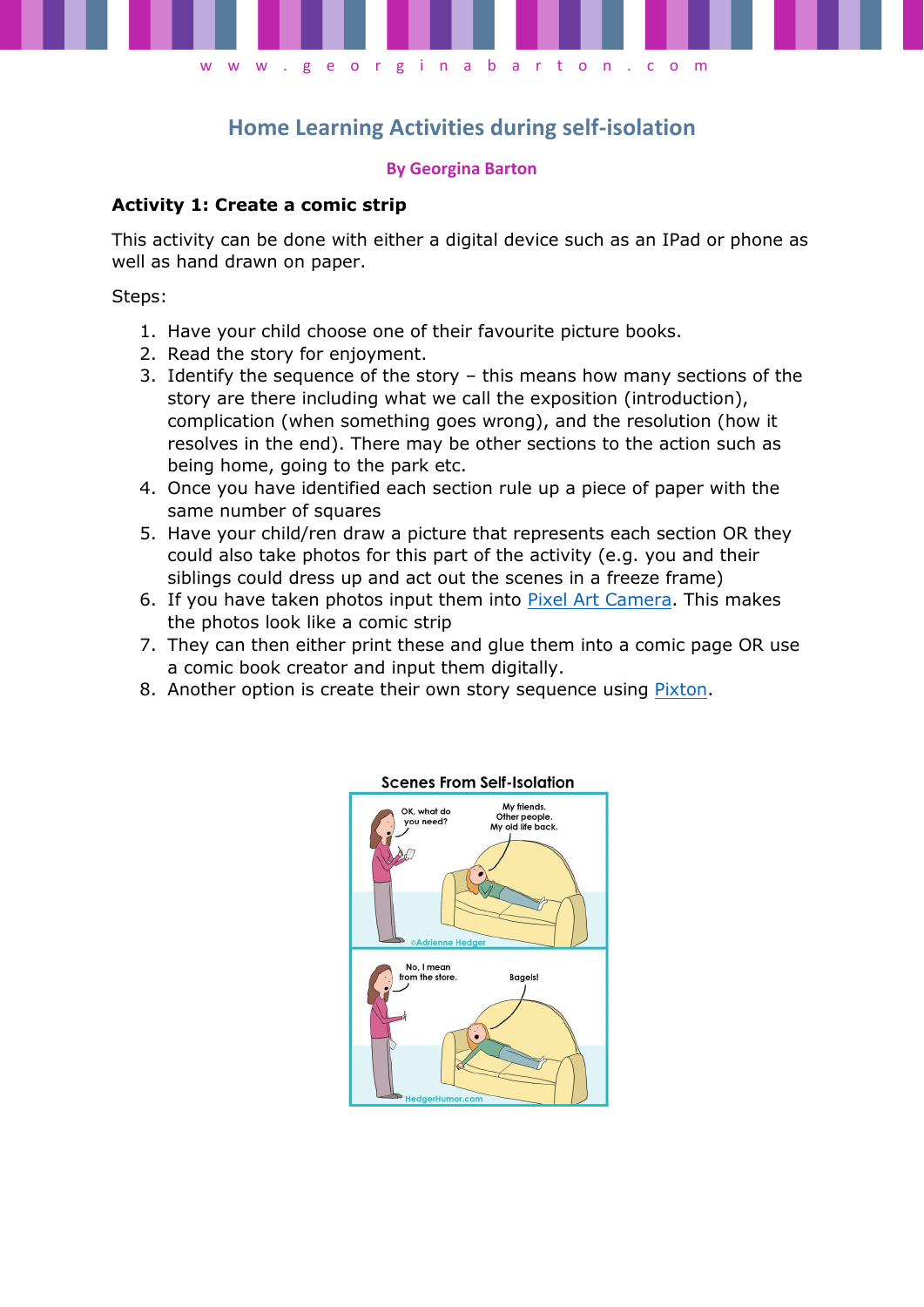

### **Activity 2: Make a diorama**

Dioramas are 3D models that represent a scene from a book etc.

- 1. To start this activity I like to show children some examples of professional dioramas e.g. in museums. Discuss what they can see and how they think the people have made it (they could also watch Night at the Museum to get inspiration!)
- 2. If your child has recently read a book they are passionate about have them select a scene from the book to recreate.
- 3. Another option is to create a real life diorama for science e.g. an ecosystem in the rainforest with labels of different types of plants etc.
- 4. Gather all the materials you will need including an unused shoe box or other box, paints, colouring pens, plasticine or play doh, cellophane and/or tissue paper (anything really)
- 5. Start creating!!

An extension activity would be for your child to write a companion guide to their diorama. Their diorama could also be, rather than a direct scene from a book, a sequel to the book that they have created themselves  $-$  kind of like fanfiction  $\circledcirc$ 



This diorama is at the Blackhawk museum in the USA retrieved from: [https://www.tripadvisor.com/LocationPhotoDirectLink-g60802-d279494-i195578497-](https://www.tripadvisor.com/LocationPhotoDirectLink-g60802-d279494-i195578497-Blackhawk_Museum-Danville_Tri_Valley_California.html) [Blackhawk\\_Museum-Danville\\_Tri\\_Valley\\_California.html](https://www.tripadvisor.com/LocationPhotoDirectLink-g60802-d279494-i195578497-Blackhawk_Museum-Danville_Tri_Valley_California.html)



This is a great example of what an early years child could create – from Pinterest <https://www.pinterest.com.au/pin/470485492295717622/>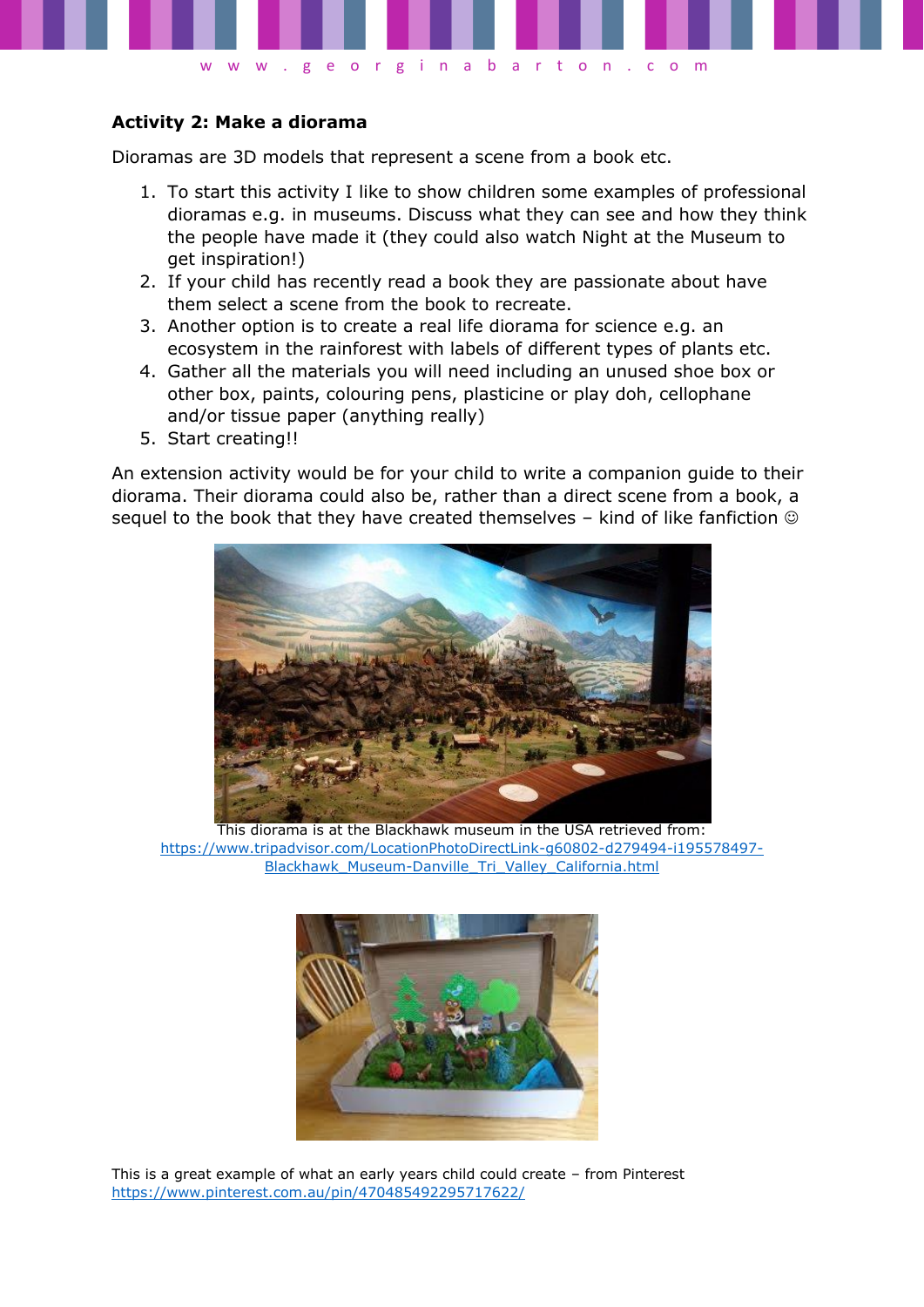

## **Activity 3: Use Morpho app (only available on iPads)**

The Morpho app allows children/students to a photo of a character in any picture book and then record a voice-over, bringing the character to life. When we have used this app in classrooms the students have really enjoyed it!

- 1. Download the Morpho app.
- 2. Explore the 'Play' option
- 3. Now start creating by taking a photo from your favourite picture book
- 4. Explore changing the eyes and mouth
- 5. Write down what the character might be thinking in the story something that the author has not told you)
- 6. Record your voice reading your words above
- 7. Share with your family.

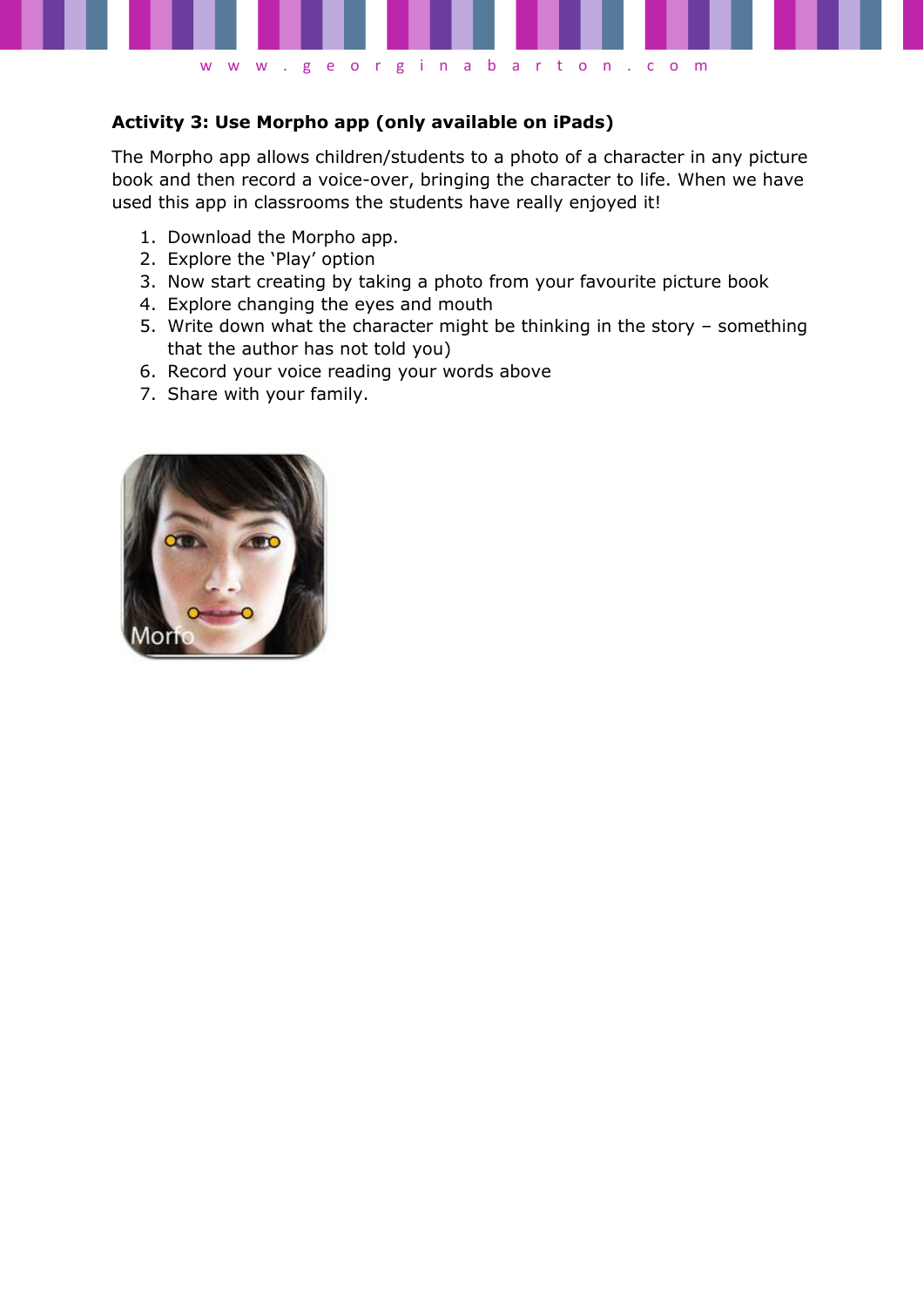

### **Activity 4: Make a stop motion movie**

A stop motion movie is where you take single photos of a character/scene and slowly move the figures between each photo. They can take a really long time to create but hopefully this will keep the children engaged for some time

- 1. Create a story board for a short narrative involving one or two characters and a background or setting.
- 2. Using lego or plasticine and a diorama background, take your first photo. Then slowly move your character (including their arms, legs etc) through the setting to create your drama.
- 3. Be careful not to move the character too far as the final product will look a bit jumpy.
- 4. Once you have taken all your photos you can input them into iMovie OR use powerpoint. You can place one photo on each powerpoint slide and input a timer to change slides quickly – showing your newly created film.

There are some wonderful stop motion lego movies on Youtube including: https://www.youtube.com/watch?v= IfiG\_olGl4

A more hand-made approach can be seen in this great example based on a traditional story *Tiddalik the Frog*:

<https://www.youtube.com/watch?v=vcEv-W0gzH0>